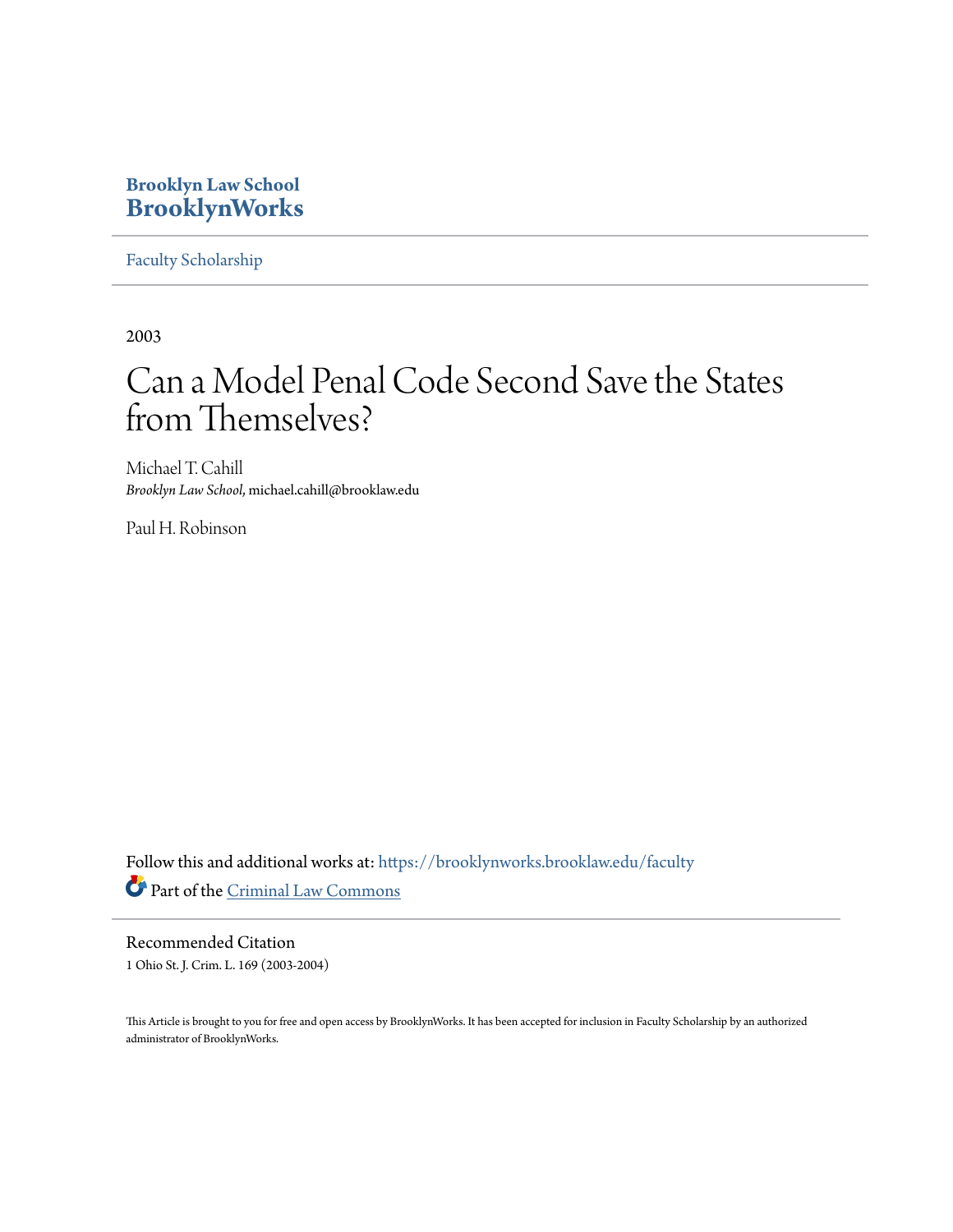## **Can a Model Penal Code Second Save the States from Themselves?**

### Paul H. Robinson **\*** Michael T. Cahill

#### I. INTRODUCTION

Other contributors to this Symposium suggest a variety of changes to the Model Penal Code that they think justify producing a Model Penal Code Second. We offer such suggestions elsewhere.<sup>1</sup> We want to use this space to discuss a slightly different, but related, subject: the need for, and potential effect of, a Model Penal Code Second as a spur to reforming current American criminal codes.

Probably the most important point we can contribute is to make clear that current American criminal codes are in serious trouble. About one-third of the states never adopted a modem criminal code during the codification wave of the 1960s and 70s. But even those that did adopt new codes have, over the past forty years, discovered many flaws in the drafting. Even among the well-drafted provisions, many are badly out-of-date. The sexual offenses are just at the top of a long list. Some states have amended those out-of-date provisions, and many other provisions as well. But as we will discuss, that amendment process creates its own problems—different problems, but nonetheless tragic and devastating ones.

Indeed, this is the subject we want to take up here. Though the Model Penal Code has serious flaws that merit consideration and correction, our experience has led us to conclude that the greater problem for American criminal codes is the amendment process by the state legislatures and its cumulative effect over the past forty years.

Our discussion will offer examples from two states in particular-Illinois and Kentucky-only because we have been directly involved with code reform in these two states and therefore know their codes relatively well. One of us has served as the Reporter for both reform projects; the other was Staff Director for the Illinois Criminal Code Rewrite and Reform Commission and a consultant to the Kentucky Penal Code Project. Our published study ranking American criminal codes<sup>2</sup> shows

*2 See* Paul H. Robinson et al., *The Five Worst (and Five Best) American Criminal Codes, 95* Nw. **U.** L. REv. **1** (2000).

Colin S. Diver Distinguished Professor of Law, University of Pennsylvania Law School. Reporter, Illinois Criminal Code Rewrite and Reform Commission; Reporter, Kentucky Penal Code Revision Project.

Assistant Professor, Brooklyn Law School. Staff Director, Illinois Criminal Code Rewrite and Reform Commission; Consultant, Kentucky Penal Code Revision Project.

**I** *See* Paul H. Robinson, *Reforming Federal Criminal Law and the Model Penal Code: A Top Ten List,* **1 BUFF.** CRIM. L. REv. 225 (1997); Michael T. Cahill, *Offense Grading and Multiple Liability: New Challenges for a Model Penal Code Second,* 1 OHIO ST. J. **CRIM.** L. (forthcoming Spring 2004).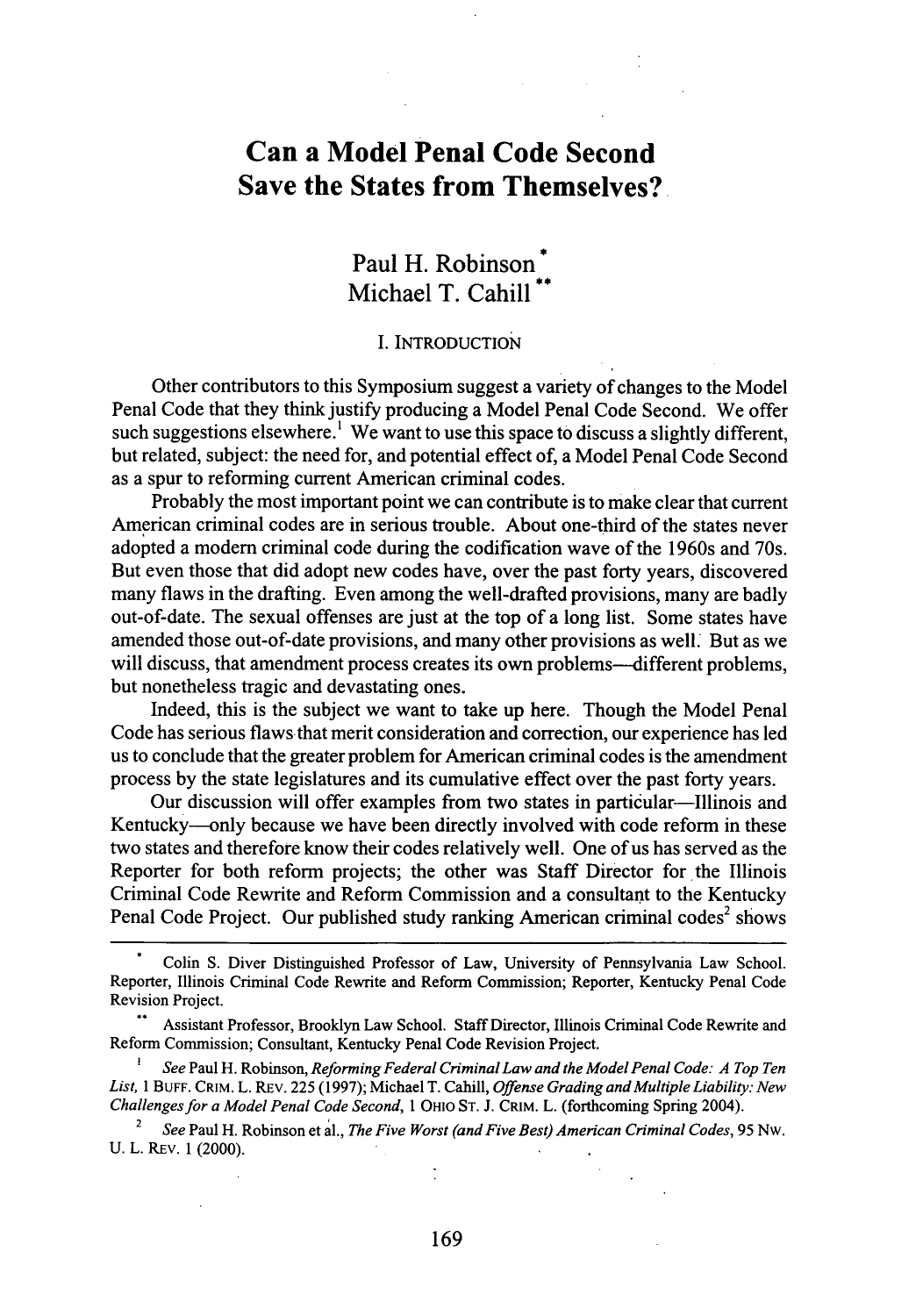that, in our view at least, Illinois and Kentucky are hardly at the bottom of the barrel in terms of current quality; indeed, each of these two states already has a significantly better-than-average code.<sup>3</sup> So do not take their use as illustrations as a suggestion that they are particularly bad. Indeed, we are highly impressed with both states; as far as we know, they are engaged in the only ongoing general recodification efforts.

#### **II.** THE **CODE DEGRADATION** PROBLEM

The important point we wish to make is that the amendment process has increasingly degraded American criminal codes. This degradation process has several sources. One is special-interest-group lobbying. There is a continuous stream of what we might call "designer offenses," most of which are unnecessary. For example, in Illinois, while there is a general theft offense,<sup>4</sup> the Illinois General Assembly has nonetheless added by amendment a special offense for theft of delivery containers<sup>5</sup> as well as other specific theft offenses.<sup>6</sup> Similarly, even though there is a general property-damage offense, $^7$  special offenses have been added for damaging library materials,<sup>8</sup> or damaging an animal facility,<sup>9</sup> or defacing delivery containers<sup>10</sup>—the delivery-containers lobby seems especially strong—or, one of our favorites, a special offense for damaging anhydrous ammonia equipment.<sup>11</sup> Kentucky, though less extreme, has similar serious problems of duplication and overlap.<sup>12</sup>

Another engine of code degradation is the normal news-story/political-response cycle. A high-profile series of offenses, or even one particularly serious offense,

**8** *See* 720 ILL. COMP. STAT. 5/16B-2.1 (1993); *see also* 720 ILL. COMP. STAT. 5/21-4 (1993) (damaging government-supported property).

- *9 See* 720 ILL. COMP. **STAT.** 215/4 (1993).
- *1o See* **720** ILL. COMP. STAT. 5/16E-3(a)(3) (1993).

*11 See* 2001 ILL. LEGIS. SERV. 92-16 **§** 88 (West). Note that the code also already has a general endangerment offense, *see* 720 ILL. COMP. STAT. 5/12-5 (1993), so this distinct offense cannot be justified based on its involving the creation of a risk of injury or death.

*12 Compare, e.g.,* Ky. REv. STAT. ANN. § 514.040 (Michie 1999 & Supp.) (defining general offense of theft by deception), *with* Ky. REv. STAT. ANN. § 434.095 (Michie 1999) (obtaining real estate loan by substituting or making false instrument), Ky. REv. STAT. ANN. § 434.655 (Michie 1999) (fraudulent use of credit or debit card after reporting it as lost, stolen, or not received), Ky. REV. STAT. ANN. § 434.660 (Michie 1999) (furnishing goods or services to user of false credit card with intent to defraud), Ky. REv. STAT. ANN. § 434.670 (Michie 1999) (failure to furnish goods, services, etc., represented in writing as furnished), and Ky. REV. STAT. ANN. § 516.130 (Michie 1999) (using slugs in coin machine with intent to defraud).

<sup>&</sup>lt;sup>3</sup> *See id.* at 60 (ranking Kentucky code 11th, and Illinois code 14th, out of 52 American criminal codes).

*<sup>4</sup> See* 720 ILL. COMP. STAT. 5/16-1 (1993).

*<sup>5</sup> See* 720 ILL. COMP. STAT. 5/16E-3(a)(1) & (4) (1993).

<sup>6</sup>*See, e.g.,* 720 ILL. COMP. STAT. 5/16A-3(a) (1993) (retail theft); 720 ILL. COMP. STAT. 5/16B-2(a) (1993) (library theft).

*<sup>7</sup> See* 720 ILL. COMP. STAT. 5/21-1 (1993).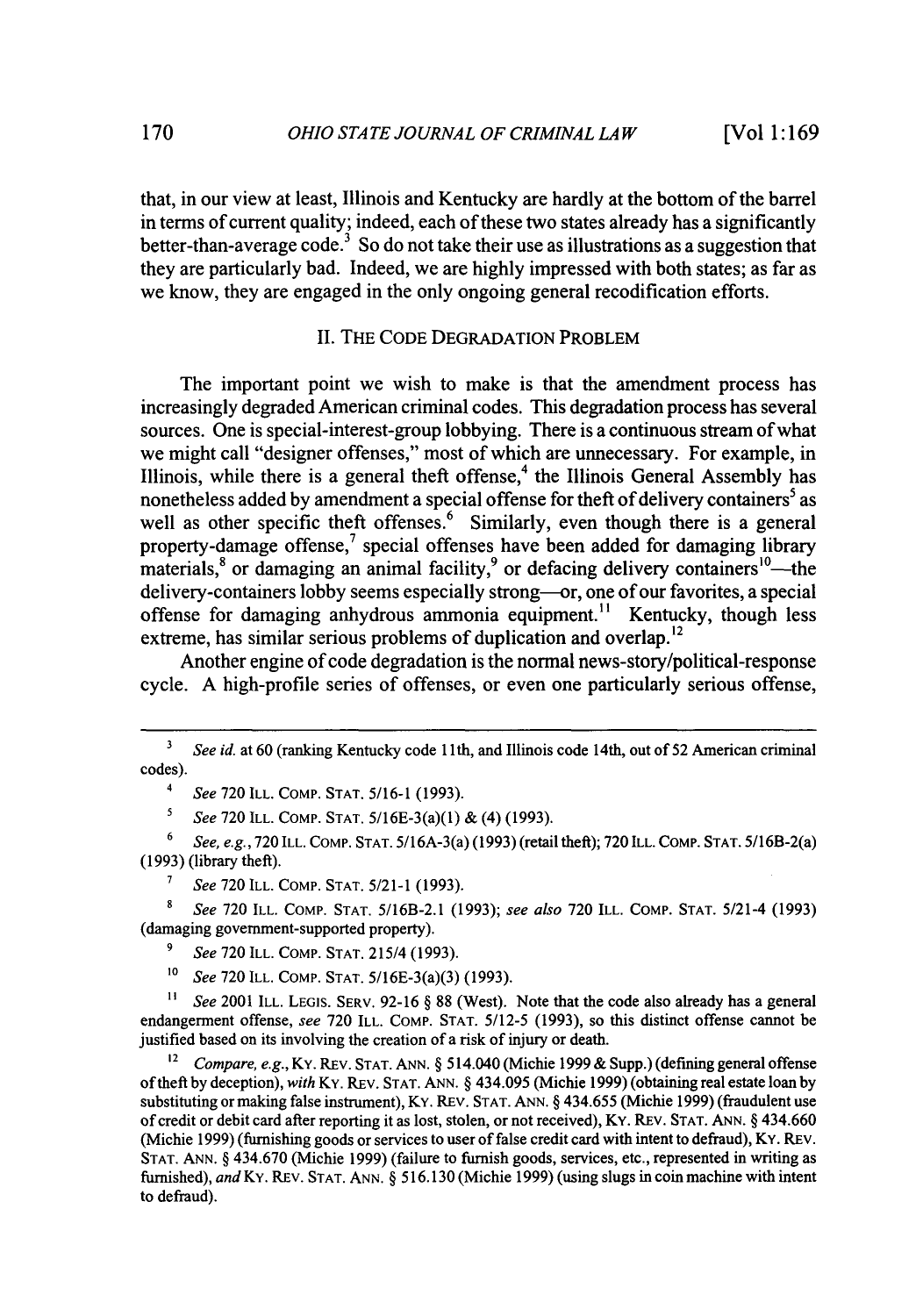upsets the community. The legislators, understandably, feel that they need to demonstrate their appreciation of the community concern and to do something in response to it. If there is a series of drive-by shootings, or a particularly scary home invasion case, or some carjackings, a common response is to create special offenses for each of these particular kinds of conduct, even though they are already fully criminalized and, where possible, prosecuted. Another response is to enact special grading provisions to ratchet up the grading for this particular form of the general offense (of homicide, aggravated assault, or robbery), even though the offense may already be graded seriously and even though the new aggravation may create obvious disproportionalities when compared with other existing offenses. The legislation serves to publicly express the recognition and concern that is felt to be needed.<sup>13</sup>

The problem with both sorts of legislation--designer offenses and crimes *du jour-is* that they not only are generally unnecessary, but also cause positive damage to the effective operation of the code. The new offenses tend to be drafted as if the existing general offense(s) did not exist. The style and format are commonly inconsistent with that of the code. Many of these offenses, even serious offenses, are defined outside the criminal code. They use undefined terms or, alternatively, they use newly-defined terms or new definitions that conflict with pre-existing language or definitions. Their presence and form also create special problems because the normal rules of statutory interpretation direct that one avoid an interpretation that makes statutory language superfluous. Yet here the entire offense is superfluous. By enacting these offenses, the legislature undermines the clarity and predictability of the previously existing general offense.

A further systemic problem comes from the natural human tendency to exaggerate the seriousness of an offense that affects one personally. In the designer offenses it is common to provide grading that is disproportionately high given the true relative seriousness of the new offense. Similarly, the crime *du jour* exaggerates grading, reflecting the strong feelings of the moment. But after the news storm passes, we are left with a grading that is disproportionate. Worse, this new exaggerated grading sets a new high-water mark against which the next crime *dujour*

<sup>&</sup>lt;sup>13</sup> For example, the current Illinois code contains two offenses that provide very serious penalties for discharging a firearm in the direction of another. *See* 720 ILL. COMP. STAT. 5/24-1.2 (1993); 720 ILL. COMP. STAT. 5/24-1.2-5 (1993) (imposing grades ranging from Class 1 felony to Class X felony with minimum imprisonment term of 12 years, depending on potential victim's occupation and type of firearm involved); *cf* 720 ILL. COMP. STAT. 5/24-3.2(b) (1993) (defining Class X felony for discharging a firearm loaded with armor-piercing bullet or similar ammunition, where bullet "strikes any other person"). The grading for these offenses, which do not require any resulting injury or death, is unduly severe when compared to the grading for other offenses criminalizing endangerment or actual infliction of injury or death. For example, recklessly killing another person is only a Class 3 felony, see 720 ILL. COMP. STAT. 5/9-3 (1993); even second-degree murder is only a Class 1 felony, *see* 720 ILL. COMP. STAT. 5/9-2 (1993). Knowingly causing a catastrophe-which, in this context, requires "serious physical injury to 5 or more persons"--is a Class X felony, *see* 720 ILL. COMP. STAT. 5/20.5-5 (1993), making it less serious than some firearm discharge offenses where no injury occurs. "Reckless conduct," which is similar to the discharge offenses in criminalizing risk-creation as opposed to actual infliction of injury, is a mere Class A misdemeanor. *See* 720 ILL. COMP. STAT. 5/12-5 (1993).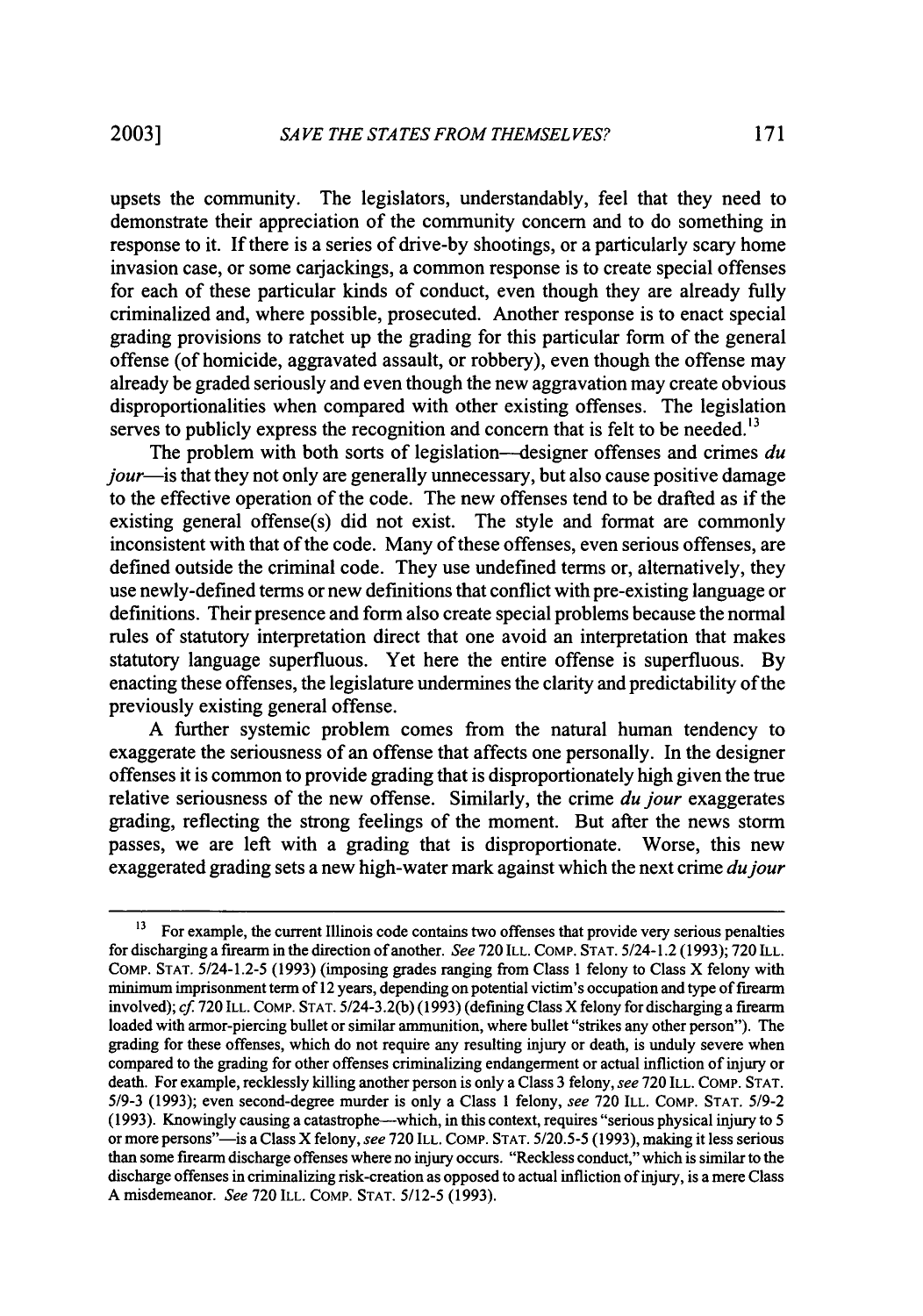is judged and must surpass if great concern is to be demonstrated. In Illinois, for example, Class 1 felonies have been surpassed with a new class—Class X felonies. But that class too has now become old news. A variety of offenses now have grading that goes beyond the standard Class  $X<sup>14</sup>$ .

The point is that the typical motivations for *ad hoc* amendments tend naturally to distort grading judgments. Indeed, the entire process of amendment by piecemeal legislation generally encourages changes without regard for their impact on the overall consistency or rationality of the code. What is needed for rational grading is to step back, to decide how many grading categories one wants, then to sort all offenses into those offense grades, taking seriously the obligation to grade each in relation to the relative seriousness of all the other offenses. All offenses can't be worse than the worst. Breaking into a house while armed with a gun is bad, especially if the offender threatens or harms an occupant, but it is not as bad as intentionally stabbing someone to death.<sup>15</sup> Yet it is only through general recodification that a general reexamination of grading, and a reimposition of proportionate penalties, can realistically be accomplished.

The *ad hoc* amendment process has produced a deluge of legislation. The Illinois Criminal Code was enacted in 1961. It is now twelve times longer than the original code! **16** Given that the original code was full and complete, one might reasonably wonder, "What *is* all that extra stuff, without which the original code worked fine?" We think the best analogy may be barnacles collecting on the hull of a ship. The cumulative effect is a distortion of the original hull shape such that it can no longer perform its function. At this point, one might justifiably say that the barnacles have dwarfed the ship.

More frightening is the fact that the rate of amendment is accelerating.<sup>17</sup> In Illinois, for example, the 1980s saw twice the number of amendments as either the 60s

**<sup>17</sup>**A recent study identifies and analyzes all of the changes to the Illinois Criminal Code since 1961,

 $\mathcal{O}_{\mathcal{A}}$  .

<sup>14</sup>See, e.g., 720 ILL. COMP. STAT. 5/24-1.2 & 5/24-1.2-5 (1993), discussed *supra* note 13 (grading aggravated forms of offenses as Class X felonies with enhanced minimum sentence).

**<sup>15</sup>***Compare* 720 ILL. COMP. STAT. 5/12-11 (a), (c) (1993) (defining offense of "home invasion" as Class X felony; requiring that additional 15, 20, or 25 years must be added to offender's term if offender uses force while armed, fires a gun, or fires a gun and causes "great bodily harm," respectively) *and* 730 ILL. COMP. STAT. 5/5-8-1(a)(3)(1993) (providing sentence of 6 to 30 years' imprisonment for Class X felonies), *with* 720 ILL. COMP. STAT. 5/9-1 (defining first-degree murder) *and* 730 ILL. COMP. STAT. 5/5- 8-1(a)(1)(A) (1993) (providing standard sentence of 20 to 60 years' imprisonment for first-degree murder).

<sup>&</sup>lt;sup>16</sup> Based on the downloaded files we have used for the Illinois project, the current Illinois Criminal Code contains 136,181 words, whereas the original 1961 Code had 23,970 words. Yet this comparison greatly understates the expansion of Illinois criminal offenses, for it includes only the words that have been added to the Code itself. Our files also indicate that, *considering only felonies,* there are 153,347 words worth of offenses outside the Criminal Code-meaning that Illinois now has more statutory criminal law outside its Criminal Code than in the Code itselfl Governor George Ryan's executive order initiating the Illinois reform project stated that the Illinois Criminal Code "has swelled from 72 pages when passed to 1,200 pages today," which would make the current code more than 16.5 times the size of the original. George H. Ryan, *Executive Order to Rewrite and Reform the Illinois Criminal Code (Exec. Order No. 9)* (May 4, 2000).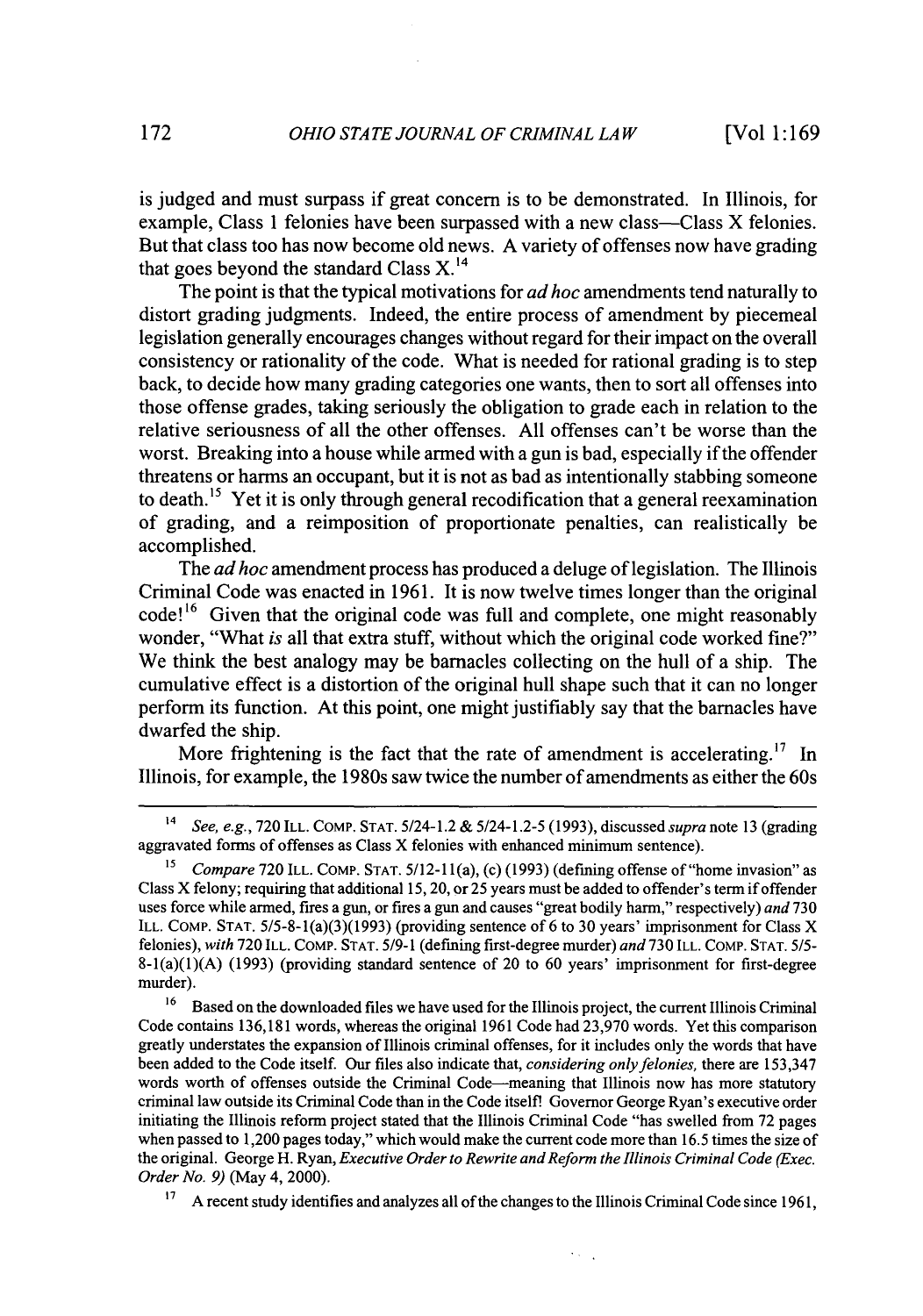or 70s,<sup>18</sup> and the rate in the 90s was still higher.<sup>19</sup> At some point the code is headed for collapse under its own weight.

#### III. HOW **A** MODEL **PENAL CODE SECOND CAN** HELP THE STATES SAVE THEMSELVES

But the reader may ask: If legislative degradation of the states' own codes is the problem, then shouldn't we be calling for direct legislative reform, rather than pressing for a Model Penal Code Second? The answer is that our experience in Illinois and Kentucky, and other states, persuades us that the dynamics of local criminal law politics make it very difficult, if not impossible, to achieve general criminal law recodification without the kind of outside help provided by the Model Penal Code in the 1960s and 70s.

Let us explain why this is. (Don't take this as a prediction of how we think the Illinois and Kentucky code reforms will end, but rather as just a reflection of the serious political difficulties that are involved.) Here's the problem: Each of the players in the criminal justice process who has some political clout to either support or block a recodification effort, although that party may see the benefits of recodification if they are explained, will tend to start out with serious fears and reservations that are hard to surmount.

Consider the perspective of prosecutors and police. If you have the burden of proof with the jury, a clear and concise code with fewer ambiguities can make things easier. You may have a lot fewer offenses, but those offenses are very clear and general. And for police, in particular, there is great value in the plain-language code drafting about which we have learned a good deal in the past forty years. It is no longer unreasonable to think that one could draft a criminal code that a line police officer could read and understand in its entirety. That wish is laughable with regard to most current criminal codes today, but we think that, with a new model, it could easily be a reality.

Given the obvious advantages, why would prosecutors and police oppose a recodification project? First, if there were such a project, they would want to be intimately involved, but the kinds of people who are in a position to participate in a recodification effort—those who can make the policy decisions needed to represent prosecutors' interests-are people with heavy ongoing responsibilities, and they don't

pointing out that the number of new amendments has increased over time. *See* Stephen Haedicke, *Punishing Democracy: A Political History of the Amendments to the Illinois Criminal Code of 1961, with Recommendations for Change,* at text following n.716 (unpublished manuscript on file with authors) ("As should be obvious simply from the frequency of amendments during the 1980s and especially the 1990s, this dynamic [of modifying and expanding the code] is accelerating.").

**<sup>18</sup>** *Compare id.* at nn.311-60 and accompanying text (identifying and describing each of more than **fifty** new offenses added during 1980s), *with id.* at rn. 126-47, 193-207 and accompanying text (identifying and describing offenses added in 1960s and 1970s).

<sup>&</sup>lt;sup>19</sup> *See id.* at nn.456–534 and accompanying text (identifying and describing each of more than seventy new offenses added during 1990s).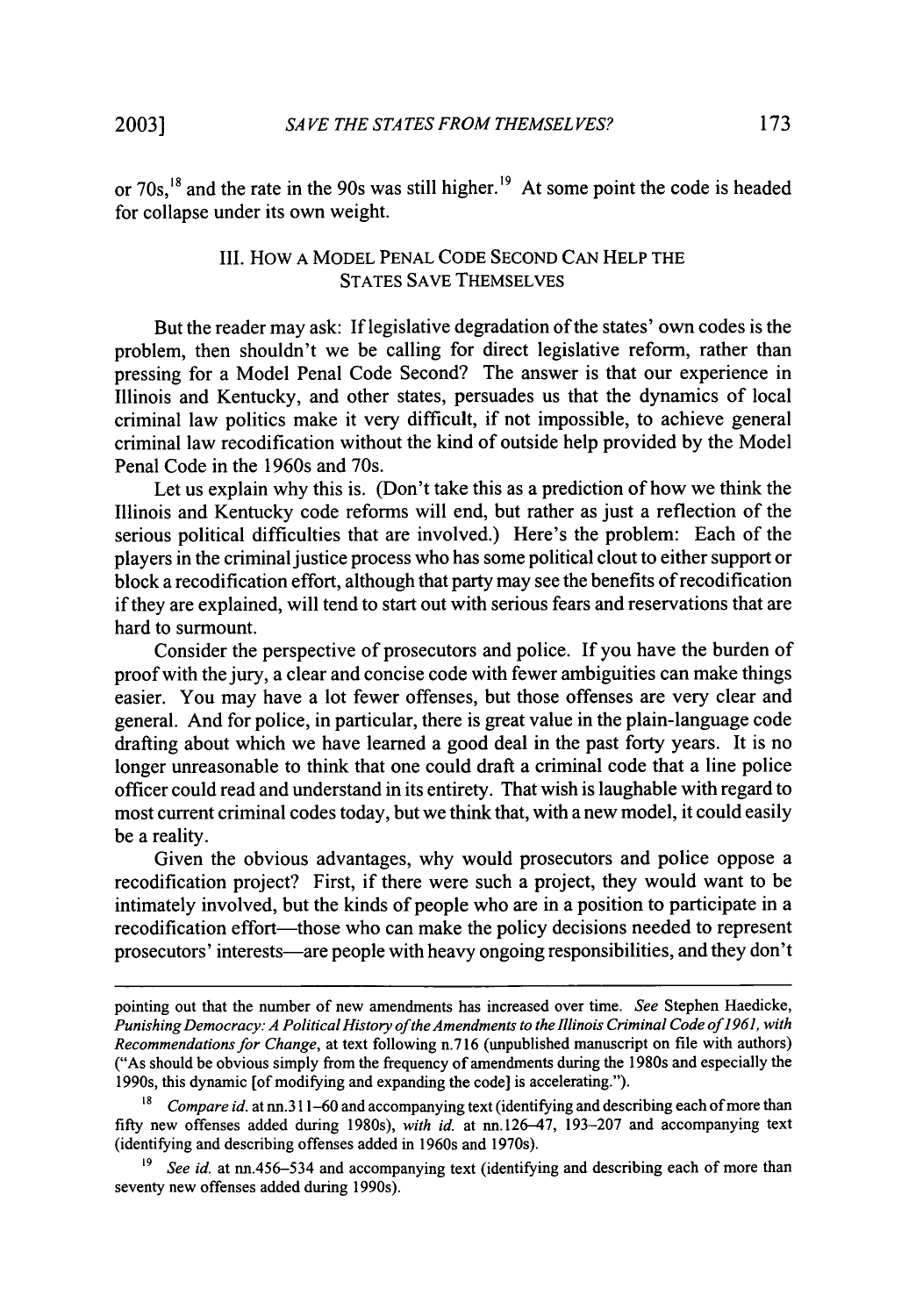have the time for such code reform work. Even if they could be persuaded to make the time, the first thing they focus on is what they see as the transition costs. They imagine the disruption that would come with all-new code sections to remember and new code provisions to master. They think, "Our office is already working at 110% just to keep up; how could we ever absorb such an added strain?" Pointing out that the sky did not fall with the past recodification does not tend to dissuade them from their fear.

But even if you get by all of the transition-cost issues, they are thinking to themselves of all those political battles that they fought so hard and, for prosecutors, typically won. Why endanger all that with a new code? And, somewhat more sinisterly, they understand that there can sometimes be a useful tactical advantage for them in having the sort of discretion and power that comes with complex and overlapping provisions.

From the perspective of the defense bar, eliminating the overlapping-offenses morass is an attractive feature of recodification. Having a more coherent grading system is also attractive, especially in making grading more rational for the more serious offenses. A natural effect of a more rational grading scheme is to reduce the number of offenses in the upper grades; as we have noted, not all serious offenses can be the worst.

But defense counsel have some of the same fears and reservations as prosecutors. They don't have time for code reform. The disruptive transition is scary. It is probably true that they have won fewer political victories that need to be protected, but they are afraid nonetheless that, in the current climate, recodification might give them something worse than even what they have.

The judges, especially the appellate judges, initially react by thinking that recodification would throw away a career's worth of work. They have spent entire careers trying to make sense of every phrase of current statutes; now someone plans to toss that work in the trash by adopting new language! The trial judges seem most scared by what they see as the transition problems. They are the folks on the front line who must make the trials work. They have some investment in the code they know and the code they know works, however imperfectly. They may well have spent years producing pattern jury instructions.

Yet there are sound responses to the judges' concerns. As for the appellate judges, recodification hardly amounts to tossing out their life's work. Any smart code drafter will use his or her case opinions as the signs of where problems lie with current law formulations, and will commonly adopt the judicial solution to those problems. A good recodification does not abandon or ignore judicial wisdom and experience, but rather enshrines them. For trial judges, as with advocates on both sides, although the short-term transition problems are real, the long-term payoff can be much greater: having a criminal code that is complete, clear, and understandable, where their daily routine is no longer filled with sorting through an ever-increasing mountain of conflicting provisions.

Finally, consider the view of the legislators. They know firsthand the perversity of the barnacle-encrusting process. In private conversation they are likely to say, "Oh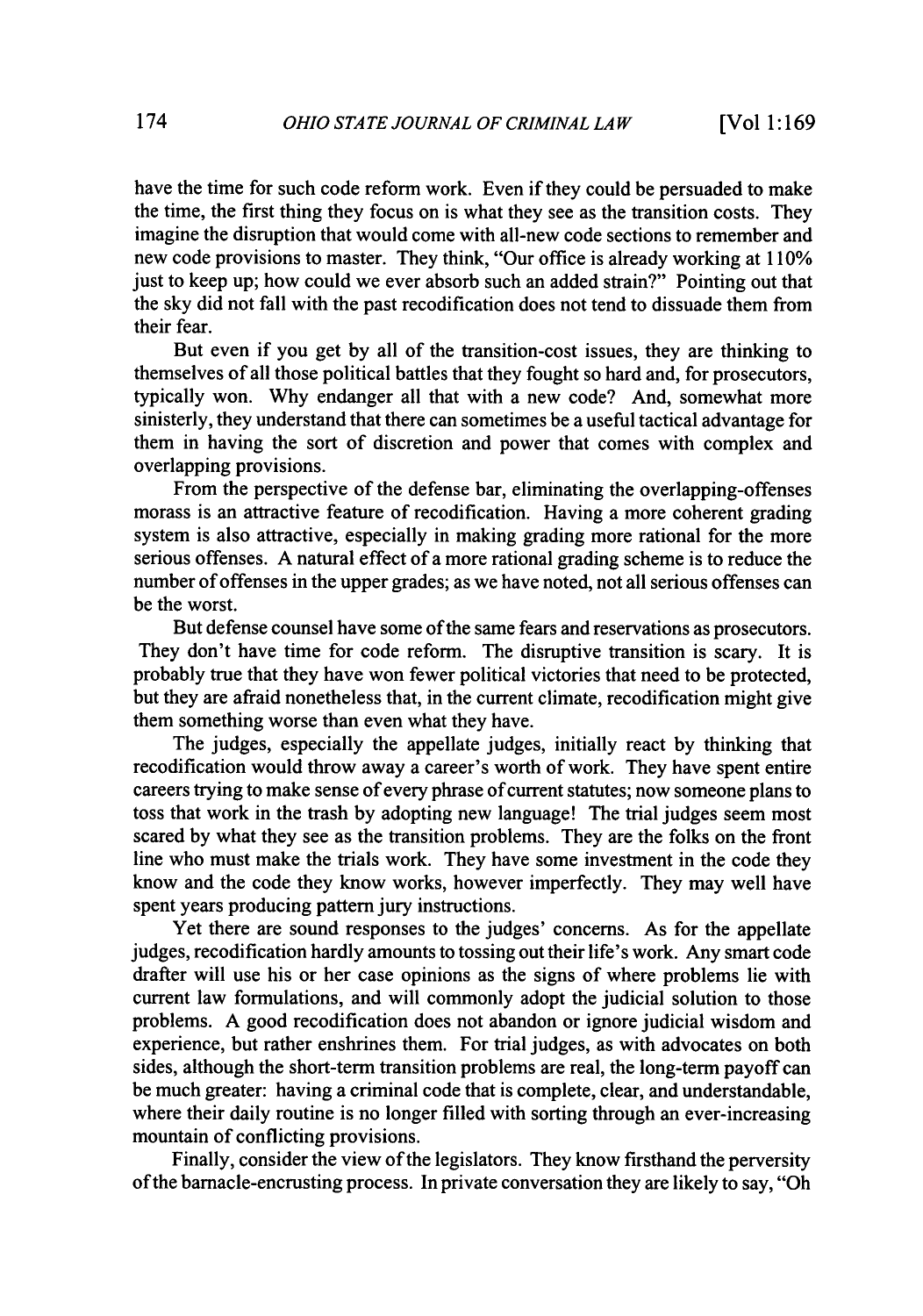yes, I voted for a lot of bad criminal law bills, but I had no choice." On the other hand, they too are concerned about protecting past victories, and they think about the political capital they have spent getting the law to where it is now. Reopening the entire package can be scary. On other hand, they know their messy *ad hoc* amendment process has the effect of transferring to judges and prosecutors the authority to decide what conduct is criminal because they must sort out the everaccumulating conflicting provisions.

What can a Model Penal Code Second do to help? It can overcome the current local stalemate. Each group is presently ambivalent, at best, about recodification. In addition, the local players are highly suspicious of one another. If one group supports general recodification, other opposing groups take that as a sign that they should oppose recodification. A Model Penal Code Second can break the stalemate. If a well-respected institutional player, especially the author of the model upon which an existing state code is based, publicly acknowledges the model's flaws (which are probably shared by the state code) by undertaking recodification, the public acknowledgment reassures the local groups that there is a real need for recodification, and that it is not just a bit of political jockeying initiated by their opponents to gain advantage.

Further, if a group like the American Law Institute (A.L.I.)—respected, independent, and balanced---produces a code, that code gives the local groups a benchmark against which they can test their local recodification proposals. The comparison can assure them that the local proposal, to the extent that it parallels the new model code, has no hidden political tricks that they lack the criminal law expertise to discover. It becomes a manageable task to scrutinize the local proposal's deviations from the new model code for political tricks. Again, a Model Penal Code Second can serve as a catalyst, providing an assurance that can break the state deadlock.

Still further, recodification is a big project and, because it is labor intensive, can be an expensive project if a state wants to do it fully and well. Most states are going to want more than an *ad hoc* group without staff to take on such a large and important project. The Illinois approach was to create a new commission; the Kentucky approach has been to use an existing reform body and add staff with criminal code reform expertise. Either approach can be expensive, and state budgets are tight. (Note that, though there is widespread dissatisfaction with the state of American criminal codes because of the ballooning of inconsistent amendments—the National Conference of State Legislatures sponsored a program on the subject-only Kentucky and Illinois are actually doing something about the problem. In each instance, a special set of circumstances in the state gave reason for access to the needed resources for the project.) But the A.L.I. has the resources, talent, and expertise. With the A.L.I.'s new model code in hand, a state would not be starting from scratch and, importantly, numerous states could benefit from a single centralized undertaking. As happened in the 1960s, a credible model code makes the task feasible.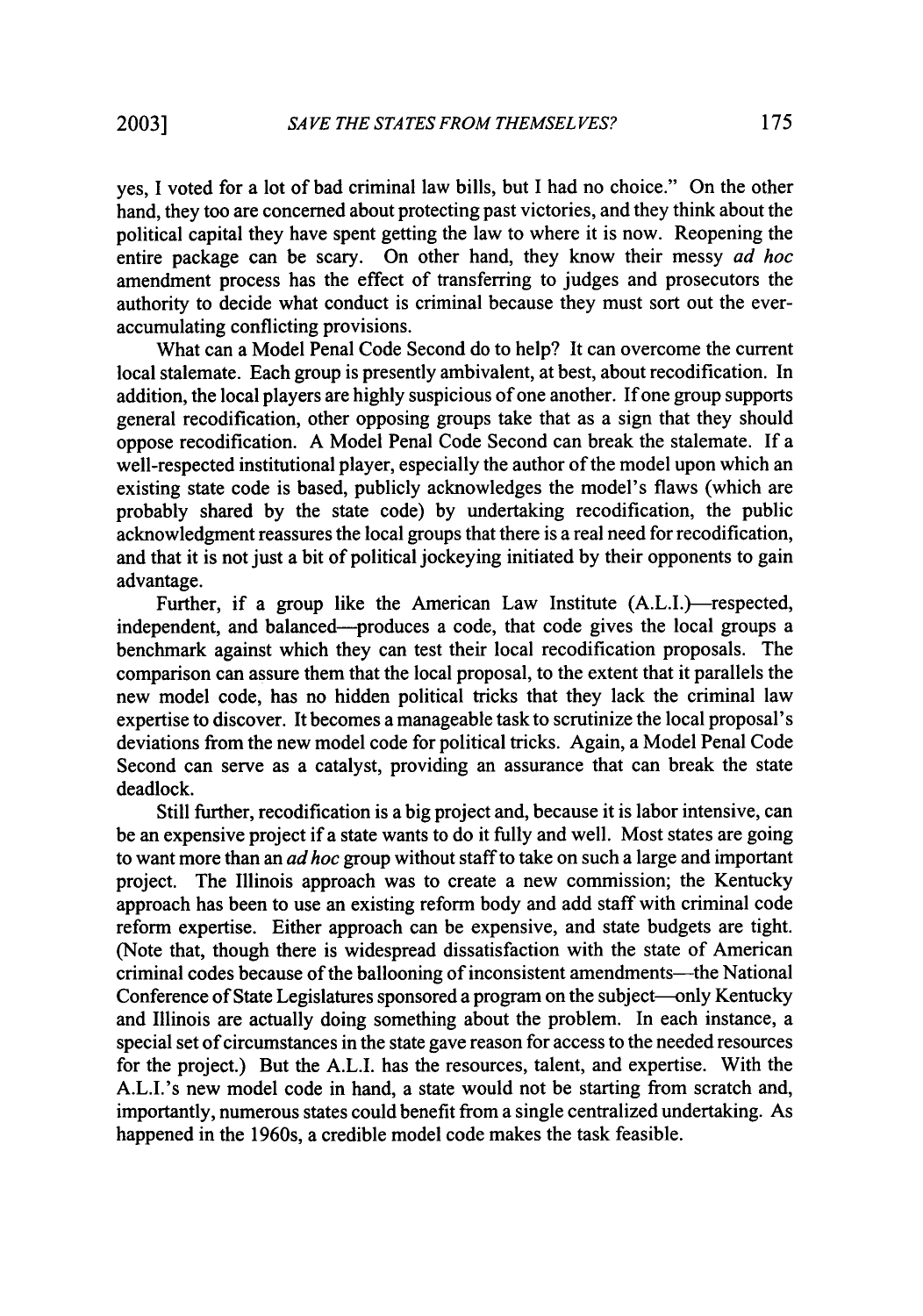#### IV. REDUCING FUTURE DEGRADATION

Additionally, a Model Penal Code Second could provide a valuable service by devising and promoting reforms that would avoid, or at least reduce, the future degradation process. If the pressures degrading current codes are not addressed, they will simply rise again to start degrading the new code. Barnacles will begin attaching to the new hull the day after launch.

But there are things a Model Penal Code Second could do to counteract this trend. First, a model code could include one or more provisions that might help control the kind and form of amendments. A sort of "dictionary provision," which collected at least cross-references to all defined terms, could signal which terms are already defined and prevent duplication or contradiction.<sup>20</sup> Provisions explicitly stating the code's intended operational structure<sup>21</sup> could make clear that criminal code provisions are not self-contained and ought not be drafted as if they were; each provision is only one part of a larger criminal liability machine and must be drafted in a form that serves its function. A provision that requires all serious felonies to be in the criminal code can at least slow down dispersal, especially if it limits the punishment consequences that accompany any offense outside of the code.<sup>22</sup>

A model code might also suggest more systemic reforms, beyond simple code provisions. While this goes beyond the pure code formulation that one sees in the existing Model Penal Code, it is within the range of policy advice that the A.L.I. has given in other contexts. For example, *ad hoc* code amendment would not be so detrimental if the legislature had some continuing reservoir of criminal code expertise in whatever committee has jurisdiction over the code, to insure that amendments are drafted in a manner consistent with the code's style, format, content, and structure. There is a surprising level of ignorance about the most basic features of a modem criminal code. It would be helpful to have somebody available to educate new (and old) legislators who submit troublesome amendments.

Probably more effective would be the creation of a standing criminal law revision commission, which a number of countries have.<sup>23</sup> Ideally, it might also be required that any criminal code amendment bill be accompanied by a statement of the need for it and its likely effect. The point here is that an outside commission that publicly comments on proposed criminal law bills could publicly disapprove of a bill that was

<sup>22</sup>*See, e.g.,* proposed ILL. CRIM. **CODE** § 902 (imposing liability limitations for uncodified offenses); proposed Ky. CRIM. **CODE** § 509.902 (imposing liability limitations for uncodified offenses).

<sup>20</sup>See, e.g., proposed ILL. CRIM. **CODE** § **108** (collecting all defined terms used in Code); proposed KY. CRIM. **CODE** § 500.107 (collecting all defined terms used in Code).

<sup>21</sup> *See, e.g.,* proposed ILL. CRIM. **CODE** § 201 (explicitly describing relation between Code's offenses, defenses, and imputation rules); proposed Ky. CRIM. **CODE** § 501.201 (explicitly describing relation between Code's offenses, defenses, and imputation rules).

<sup>&</sup>lt;sup>23</sup> Consider the standing Law Commission for England and Wales, which regularly reviews all existing laws, including criminal laws, and recommends appropriate reforms, *available at* http://www.lawcom.gov.uk (last visited September 9, 2003); *see also* Australian Law Reform Commission, *available at* http://www.alrc.gov.au (last visited September 9, 2003).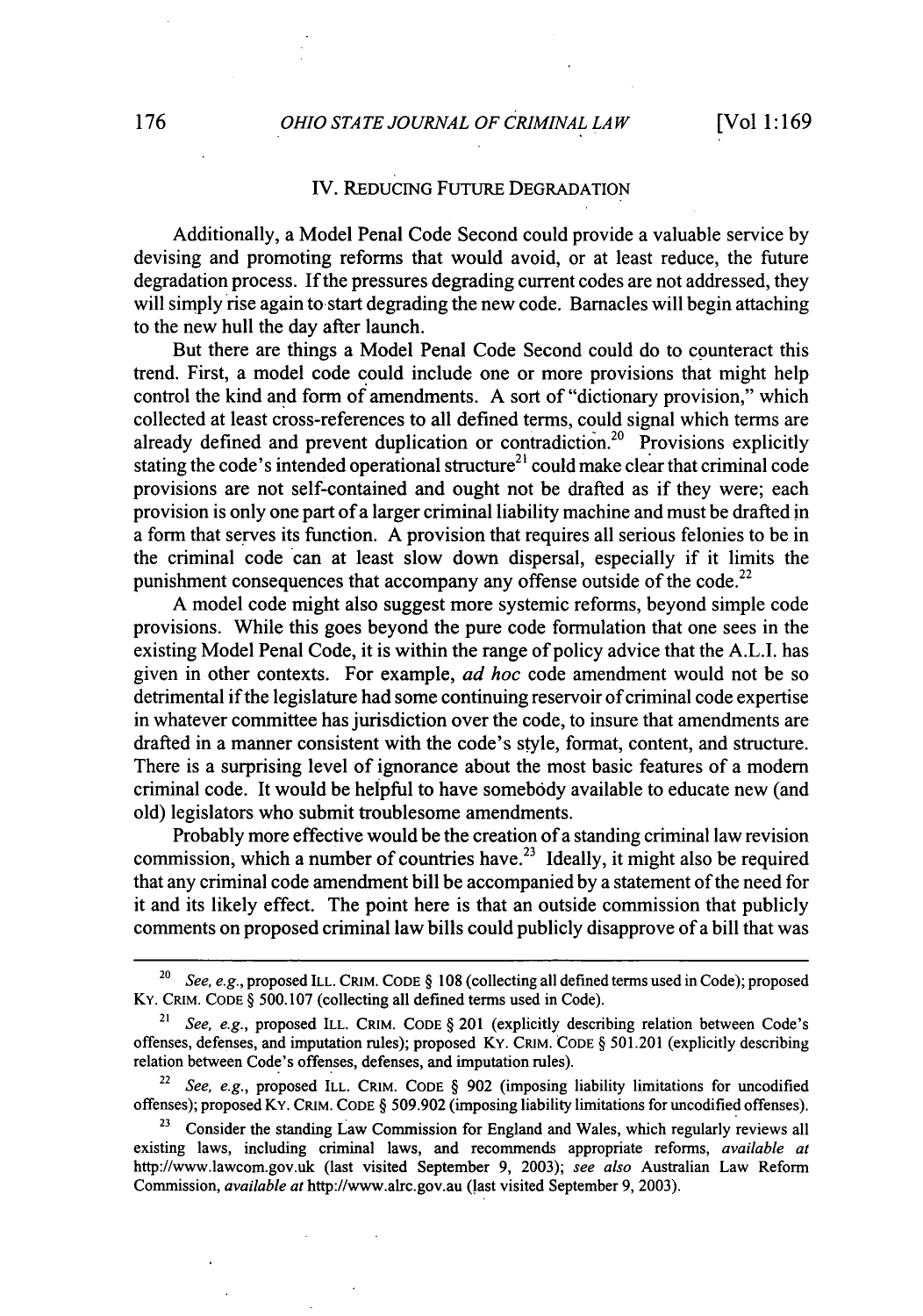unnecessary and complicating, thereby giving political cover to those legislators who wish to vote against it for being so. It is also likely that the potential for such public disapproval by a credible independent commission might deter much unneeded or problematic legislation in the first place; the political capital to be gained would be less than the capital to be lost by public embarrassment.

Finally, let us note an odd little idea that has surprised us in the interest it has generated among some legislators with whom we have raised it: giving the code's official commentary a continuing role in law; specifically, having the commentary continually available as a document that may be updated as the legislature sees fit. It would remain only commentary, useful only in helping judges interpret a statutory provision that is not clear on its face. But its amendment would provide a vehicle by which a legislator could show the needed concern and'action over a crime issue without actually damaging the code's effectiveness. If there were pressure regarding theft of delivery containers, instead of enacting a new offense with new terms and a unique grading provision, the legislature could amend the code commentary to theft to make clear the very important point that, yes, delivery containers are indeed property subject to the theft offense. That some legislators would find such an arrangement useful merely demonstrates the extent of the bind in which they now commonly find themselves when faced with bad criminal bills.

#### V. CONCLUSION

To summarize, a Model Penal Code Second would be important not only for its correction and updating of the Model Code's provisions, which have been shown over the past forty years to be flawed, but also, and perhaps more so, for its ability to stimulate state criminal code reform that will help states crawl out from under the decades of *ad hoc* amendments that are increasingly making the codes dysfunctional.